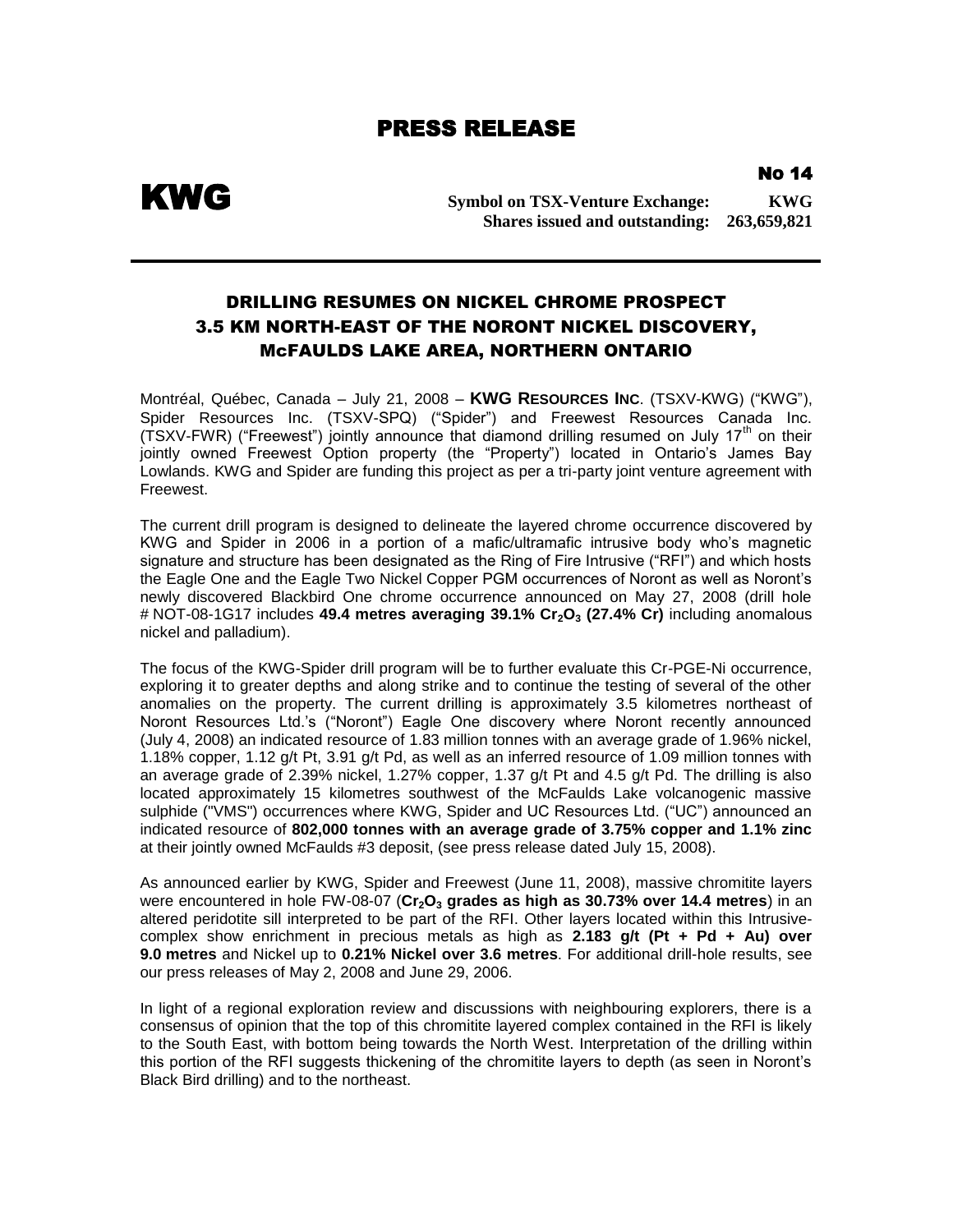Chromitite (rock composed mostly of chromite) layers have been intersected in holes FW-06-03, FW-08-05, FW-08-06 and FW-08-07. The chromitite layers now appear to occur as steeply dipping stratiform layers with down dip extent of at least 200 metres and strike length of at least 200 metres (lines 9+00E and 11+00E on the local grid). The chromitite layers vary from narrow seams, a few centimetres thick to massive beds of chromitite greater than 14 metres in drilled thickness (not true width).

Chromitite layers typically accumulate in horizontal layers near the top of peridotite sills and are positioned either laterally to and or above magmatic massive sulphide (Ni-Cu) accumulations with respect to the feeder zone. Several additional weakly mineralized (Ni–Cu) chromite enriched layers have also been noted in the peridotite below the massive chromitite layers encountered in holes 3, 5, 6 and 7. With several intersections of massive chromitite encountered in the earlier drilling, and those anticipated in the current drilling, the drill results can be accurately modelled three dimensionally and analyzed to determine section to section, as well as, hole to hole continuity. Lithogeochemical analysis will also be undertaken in order to join up the various chromitite layers to determine continuity of these potentially economic layers.

The current drill program will in part infill the area between Section 10NE (Holes 3 and 5) as well as 11NE (Hole 7) and 12NE on 50 metre centers. In order to understand more fully the chemical characteristics of the occurrence and how this impacts chrome valuation. Whole rock analysis of the chrome enriched core must also be undertaken to determine silicate, sulphur and iron content, as these elements affect value of the rock.

Results of ground geophysical surveying coupled with various airborne surveys will be used to design additional drilling on this occurrence as well as testing other anomalies on the rest of the property where we hope to duplicate the success in locating accumulations of Nickel and Copper in the interpreted floor of the RFI sill complex.

## **SAMPLE PROTOCOL, SECURITY, ANALYSES**

All drill holes were logged and samples referred to herein were completed and selected by Howard Lahti Ph.D., P.Geo, of Fredericton New Brunswick. The samples were sawn in half, with half of the core retained for further work and/or storage at the main base camp. The split samples were placed into individual plastic bags, clearly labelled and tagged and then sealed in rice bags where a numbered seal lock was closed by Dr. Lahti. The sealed rice bags were placed in plastic sealed pails and shipped via bonded carrier to Activation Laboratory's (ActLab) new facility in Thunder Bay, Ontario. The samples were then entered into ActLab's system for preparation, processing and analyzing. After initial processing at the Thunder Bay facility of ActLab the samples were shipped via lab – lab bonded courier to ActLab's main laboratory in Ancaster, Ontario. The samples all underwent multi-element analysis using four acid digestion followed by Inductively Coupled Plasma analysis (TD-ICP). Where overlimits in nickel and copper are encountered in the first pass, Optical Emission Spectrometry (ICP-OES) is used to provide the overlimit results, as well as Fire Assay Inductively Coupled Plasma (FA-ICP) for gold, platinum and palladium. Additional analysis using Instrumental Neutron Activation Analysis (INAA) was completed for all samples for their respective chrome grades in excess of 1% chrome. For more information on these analytical techniques please refer to Activation Laboratory website **WWW.[ACTLABS](http://www.actlabs.com/).COM**

This press release has been prepared by management of Spider Resources Inc., which is the Operator of the joint venture with KWG during 2008, and has been approved for dissemination by Neil Novak P.Geo, President of Spider and a Qualified Person as such term is defined under National Instrument 43-101, who has reviewed and verified the technical information contained in this press release and has approved the contents of this press release.